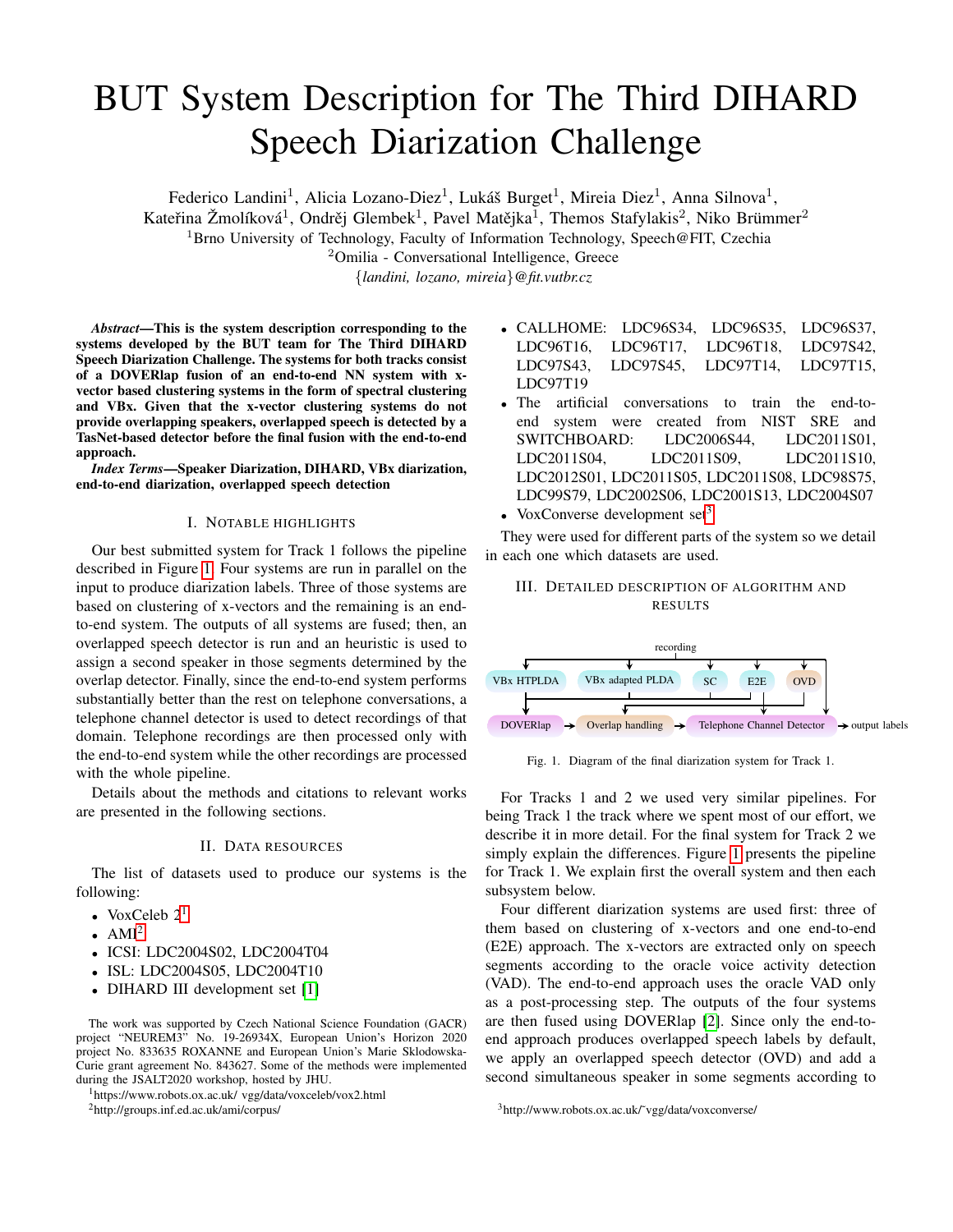its output. Finally, given the superior performance of the E2E system on telephone conversations, we use a telephone channel detector to find which recordings are telephonic and for those we only apply the E2E approach. For the rest, we use the pipeline already described.

#### *A. VBx HTPLDA*

This system follows the approach explained in [\[3\]](#page-3-2) and released in the recipe of VBx [https://github.com/](https://github.com/BUTSpeechFIT/VBx/tree/v1.0_DIHARDII) [BUTSpeechFIT/VBx/tree/v1.0](https://github.com/BUTSpeechFIT/VBx/tree/v1.0_DIHARDII) DIHARDII. In particular, the x-vectors are extracted on 1.5 s long segments every 0.25 s and over shorter segments when they are shorter than 1.5 s. The x-vector extractor is based on a time-delay neural network (TDNN) architecture and more details about its training can be found in section "X-vector extractor" in the first page of [\[3\]](#page-3-2). The x-vectors are clustered using agglomerative hierarchical clustering (AHC) with similarity metric based on probabilistic linear discriminant analysis (PLDA) [\[4\]](#page-3-3) log-likelihood ratio scores as used for speaker verification and then the Bayesian hidden Markov model (HMM) for diarization is applied. The difference with the VBx recipe is that in this system a heavy tailed PLDA was used instead of a Gaussian one; hence, the name "VBx HTPLDA". The rest of the recipe is explained in [\[5\]](#page-3-4), [\[6\]](#page-3-5). The parameters used in this system are as shared in the recipe except for  $F_A$ ,  $F_B$  and  $P_{loop}$  which were tuned to obtain the best performance on the DIHARD III development set ( $F_A = 0.5$ ,  $F_B = 10$   $P_{loop} = 0$ ). Results for this system are presented in Table [I.](#page-1-0)

<span id="page-1-0"></span>TABLE I RESULTS (%) FOR THE SYSTEM VBX HTPLDA FOR TRACK 1 ON DEVELOPMENT AND EVALUATION SETS, CORE AND FULL CONDITIONS.

|                   |                | Development    | Evaluation     |               |  |  |
|-------------------|----------------|----------------|----------------|---------------|--|--|
|                   | Core           | Full           | Core           | Full          |  |  |
| <b>DER</b><br>JER | 16.33<br>36.82 | 15.98<br>33.35 | 16.54<br>37.82 | 15.5<br>33.61 |  |  |

### *B. VBx adapted PLDA*

This system follows the VBx part of the system described in [\[7\]](#page-4-0). The x-vectors are extracted using a system based on a ResNet152 architecture and the details on how it was trained can be found on that publication. The only difference in VBx for diarization is that in the system for DIHARD III an interpolation of PLDA models was used following the approach described in [\[6\]](#page-3-5). The model trained on speakers from VoxCeleb 2 was assigned a weight of 0.95 and the PLDA trained on speakers from the development set of DIHARD III was assigned a weight of 0.05. The only hyperparameter of the model different to those shared in [\[7\]](#page-4-0) is  $F_B$  after tuning on the development set of DIHARD III ( $F_A = 0.3$ ,  $F_B = 14$  and  $P_{loop} = 0.9$ ). Results for this system are presented in Table [II.](#page-1-1)

#### *C. Spectral Clustering (SC)*

This system makes use of the ResNet152-based x-vectors described in the previous section. The PLDA model is used

<span id="page-1-1"></span>TABLE II RESULTS (%) FOR THE SYSTEM VBX ADAPTED PLDA FOR TRACK 1 ON DEVELOPMENT AND EVALUATION SETS, CORE AND FULL CONDITIONS.

|            |       | Development | Evaluation |       |  |  |
|------------|-------|-------------|------------|-------|--|--|
|            | Core  | Full        | Core       | Full  |  |  |
| <b>DER</b> | 16.66 | 16.26       | 16.67      | 15.74 |  |  |
| JER        | 37.19 | 33.68       | 37.69      | 33.75 |  |  |

to transform the x-vectors and reduce their dimensionality into 160. However, the x-vectors are compared by means of cosine similarity in order to produce the affinity matrix used for clustering. The affinity matrix is modified so that each x-vector has 0.3 extra affinity with the 4 following xvectors in order to favor x-vectors close to each other in the time-domain to be part of the same cluster. Then, only the affinities between each x-vector and the 27 most affine ones are kept (the rest are zeroed). Finally, the number of clusters is estimated using the largest eigen-gap in spectral clustering [\[8\]](#page-4-1) assuming a maximum number of clusters to be 20. The xvectors are then clustered using k-means. All hyperparameters were tuned to reach the best performance on the development set of DIHARD III. Results for this system are presented in Table [III.](#page-1-2)

<span id="page-1-2"></span>TABLE III RESULTS (%) FOR THE SYSTEM SC FOR TRACK 1 ON DEVELOPMENT AND EVALUATION SETS, CORE AND FULL CONDITIONS.

|     |       | Development | Evaluation |       |  |  |  |
|-----|-------|-------------|------------|-------|--|--|--|
|     | Core  | Full        | Core       | Full  |  |  |  |
| DER | 16.63 | 16.51       | 16.56      | 15.79 |  |  |  |
| JER | 38.67 | 34.97       | 38.72      | 34.46 |  |  |  |

# *D. E2E*

This system follows the approach described in [\[9\]](#page-4-2) based on self-attention and encoder-decoder long short-term memory based attractors. For training we follow the same approach as in the paper: we train a model on 100000 simulated mixtures of two speakers for 100 epochs, followed by the training of a model with 400000 mixtures of up to 4 speakers for 25 epochs. Then, we finetune the model to the whole CALLHOME dataset for another 100 epochs and with up to 7 speakers. For evaluation, we combine the outputs of the system with some external VAD segmentation as follows: the system outputs the most likely speaker for each time frame and a threshold is used to indicate the presence of other speakers in the same frame; then, the false alarm is compensated with the corresponding external VAD labels (the oracle VAD for Track 1 and the baseline VAD for Track 2). This system operates on 8 kHz data, and therefore, the DIHARD III development and evaluation sets are downsampled to this frequency from the original 16 kHz. Results for this system are presented in Table [IV.](#page-2-0)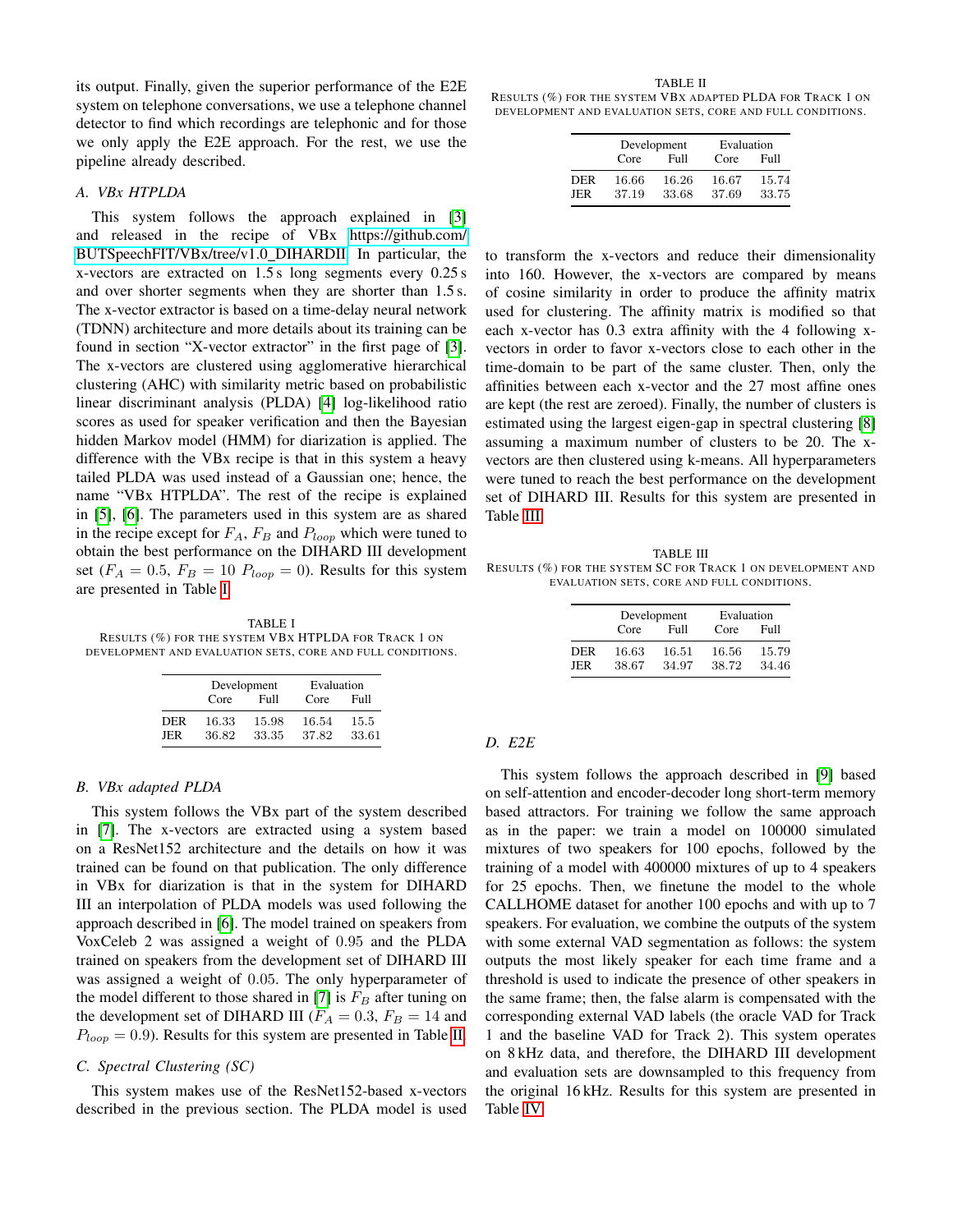<span id="page-2-0"></span>TABLE IV RESULTS (%) FOR THE SYSTEM E2E FOR TRACK 1 ON DEVELOPMENT AND EVALUATION SETS, CORE AND FULL CONDITIONS.

|            |                | Development    | Evaluation     |                |  |  |
|------------|----------------|----------------|----------------|----------------|--|--|
|            | Core           | Full           | Core           | Full           |  |  |
| DER<br>JER | 24.17<br>56.68 | 20.59<br>49.76 | 23.51<br>53.45 | 19.06<br>45.87 |  |  |

## *E. DOVERlap*

The outputs of the four systems described above are fused using DOVERlap [\[2\]](#page-3-1) which is an improved version of the original DOVER [\[10\]](#page-4-3) approach for fusion of diarization systems. We used the official implementation of DOVERlap as stated in the paper with the default configuration. Although DOVERlap uses the outputs of the systems, it does not take any of the systems as primary and can also deal with overlapping segments. Results for the output of DOVERlap are presented in Table [V.](#page-2-1)

<span id="page-2-1"></span>TABLE V RESULTS (%) FOR THE DOVERLAP FUSION FOR TRACK 1 ON DEVELOPMENT AND EVALUATION SETS, CORE AND FULL CONDITIONS.

|            |                | Development   | Evaluation     |                |  |  |
|------------|----------------|---------------|----------------|----------------|--|--|
|            | Core           | Full          | Core           | Full           |  |  |
| DER<br>JER | 15.86<br>38.36 | 15.57<br>34.5 | 16.22<br>39.47 | 15.26<br>35.08 |  |  |

#### *F. Overlapped speech detection and handling*

The OVD is based on the Conv-TasNet architecture [\[11\]](#page-4-4) and its implementation in Asteroid [\[12\]](#page-4-5). It uses the encoder and separator parts of Conv-TasNet followed by softmax to classify 2 ms frames into three classes: silence, single-speaker speech and overlapped speech. The hyper-parameters used for the architecture are:  $N = 192, L = 64, B = 128, Sc = 128, H =$  $192, X = 4, R = 3$ . For training, we use DIHARD III dev set, VoxConverse [\[13\]](#page-4-6) dev set and three meeting datasets: ICSI [\[14\]](#page-4-7), ISL [\[15\]](#page-4-8) and AMI [\[16\]](#page-4-9) train set (both beamformed and Mix-Headset). At first, we sample from the datasets with ratio  $\frac{1}{3}$ : $\frac{1}{3}$ : $\frac{1}{3}$  for DIHARD: VoxConverse: meeting datasets and anneal towards 1:0:0 in each training iteration. In half of the samples, we use the real data directly and in the other half, we artificially mix two segments to create more overlap examples. We use 150k iterations with batch size 24, Adam optimizer and learning rate 1e-3. For both training and inference, we apply the network on 3 s segments. We tuned the overlap detection threshold on the development set but, expecting a slightly different threshold would work better on the evaluation set (as the class priors could be different), we tried more than one threshold. The final threshold was 0.93.

We handle overlaps by assigning a second speaker to those segments detected as overlaps, chosen as the one with the highest temporal proximity [\[17\]](#page-4-10). We compared this heuristic with using the second most likely speaker given by VBx (based on [\[18\]](#page-4-11)) but, as in [\[7\]](#page-4-0), this approach worked slightly worse than the heuristic. Results for the output of DOVERlap with overlap detection and handling are presented in Table [VI.](#page-2-2)

<span id="page-2-2"></span>TABLE VI RESULTS (%) FOR THE DOVERLAP FUSION WITH OVERLAP DETECTION FOR TRACK 1 ON DEVELOPMENT AND EVALUATION SETS, CORE AND FULL CONDITIONS.

|     | Core  | Development<br>Full | Evaluation<br>Core<br>Full |       |  |  |  |
|-----|-------|---------------------|----------------------------|-------|--|--|--|
| DER | 15.03 | 14.30               | 16.07                      | 14.25 |  |  |  |
| JER | 37.72 | 33.62               | 39.09                      | 34.32 |  |  |  |

#### *G. Telephone channel detection*

Due to the superior performance of the end-to-end system with respect to the rest of the systems on the telephone domain, we decided to use a telephone channel detector. Recordings identified as telephone were processed only with the E2E system and the others with the rest of the pipeline. The detector consisted in averaging the upper part of the spectrogram of the recording. If the level was below 125, the files were classified as telephone and as non-telephone otherwise. Results for the output of DOVERlap with overlap detection and handling for non-telephone recordings but the E2E system for telephone ones are presented in Table [VII.](#page-2-3)

<span id="page-2-3"></span>TABLE VII RESULTS (%) FOR THE FINAL SYSTEM FOR TRACK 1 ON DEVELOPMENT AND EVALUATION SETS, CORE AND FULL CONDITIONS.

|     |       | Development | Evaluation |       |  |  |
|-----|-------|-------------|------------|-------|--|--|
|     | Core  | Full        | Core       | Full  |  |  |
| DER | 14.56 | 13.49       | 15.46      | 13.29 |  |  |
| JER | 37.42 | 32.92       | 38.68      | 33.45 |  |  |

#### *H. Track 2 system*

For Track 2, we used a similar pipeline as for Track 1 except for VBx HTPLDA which was not used at all. Also, instead of the oracle VAD, we used the baseline VAD provided by the organizers [\[1\]](#page-3-0) which consists of a TDNN trained on DIHARD III development set. Since we only submitted the final system, we do not have results for the intermediate systems for this track. Results for the system on Track 2 are presented in Table [VIII.](#page-2-4)

<span id="page-2-4"></span>TABLE VIII RESULTS (%) FOR THE FINAL SYSTEM FOR TRACK 2 ON DEVELOPMENT AND EVALUATION SETS, CORE AND FULL CONDITIONS.

|                   |                | Development    | Evaluation     |                |  |  |
|-------------------|----------------|----------------|----------------|----------------|--|--|
|                   | Core           | Full           | Core           | Full           |  |  |
| <b>DER</b><br>JER | 17.52<br>40.72 | 16.32<br>36.17 | 24.62<br>44.49 | 21.09<br>39.28 |  |  |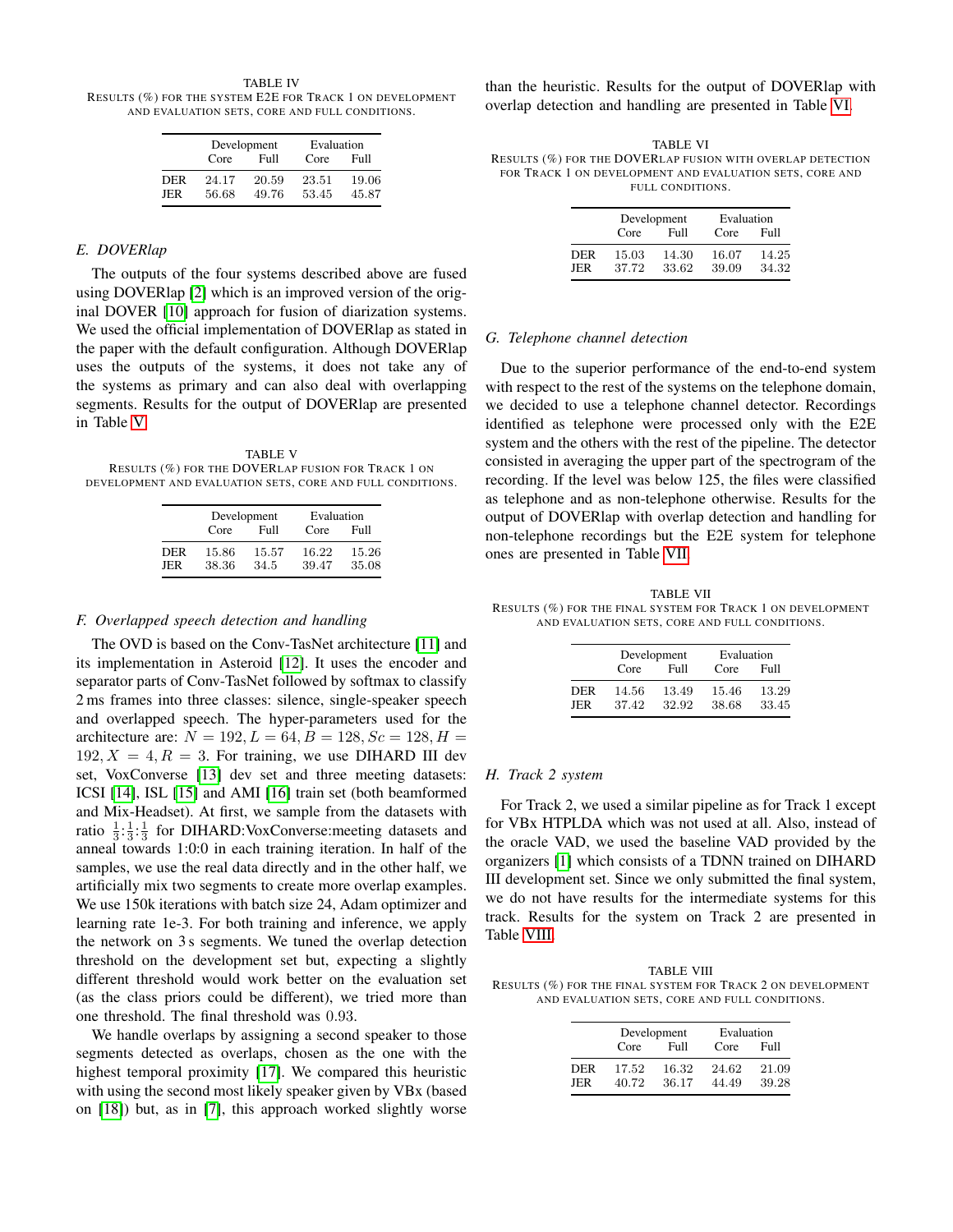# IV. SYSTEM COMPARISON

A comparison of the results obtained by each system for Track 1 detailed by the domains on the development set is presented in Table [IX.](#page-4-12) We observe that the E2E approach trained on telephone speech obtains the best result in the cts domain (telephone) by far. However, it also has a performance on par with the others for audiobooks and sociolinguistic lab domains. The reason for this is still unclear and requires further experiments. On one side, these are among the cleanest domains in terms of background noise; however, the same could be said about the broadcast interviews or maptask and yet this approach shows notable performance degradation on those domains. As for the x-vector based approaches, although all of them have similar performance for the whole core set, we see differences of 1 point between the best and worst approach for almost every domain. With the fusion, we see that in all domains the resulting system has either better performance than the best of the four or the performance is close to that of the best system.

When applying the overlapped speech handling, we obtain over 5% relative improvement in terms of DER, with some gain on all of the domains. However, the OVD system was partially trained on the development set so the results are over-optimistic. Comparing the results for development and evaluation on Table [X,](#page-4-13) this is clear with only 0.15% DER improvement when applying the overlap handling on the core condition. The effect on the full condition is larger mainly because a large improvement is obtained on cts, a domain with a larger proportion in full than in core. However, the E2E approach has even better performance on such domain and, it is not over-optimistic; then, the gain on the evaluation set for full condition is even more.

Results for the different approaches on Track 2 are presented in Table [XI.](#page-4-14) Although the performance of the final system shows 22% relative deterioration in Track 2 wrt Track 1 on the development set, the degradation is 55% relative on the evaluation set, showing that the results on the dev set are overoptimistic given that the VAD was trained on such set. When exploring other approaches for VAD, we saw that usually different domains require different parameters for voice detection, proving that producing a one-fits-all VAD system is indeed challenging.

#### V. HARDWARE REQUIREMENTS

The infrastructure used to run the experiments was, in the case of CPU, an Intel(R) Xeon(R) CPU 5675  $@$  3.07GHz, with a total memory of 37GB unless specified otherwise. In the case of GPU, a Tesla P100 PCIe with 16GB of memory unless specified otherwise.

- The training of the TDNN-based x-vector extractor took approximately 215 hours on GPU. The extraction of xvectors on CPU takes less than 19 s to process 1 minute of recording.
- The training of the ResNet152-based x-vector extractor was done on three NVidia Quadro RTX 8000 GPU cores in parallel and took approximately 60 hours. The training

was done using Pytorch and Horovod parallelization library. Each job required 35GB of GPU memory and 2GB of CPU memory. The extraction of x-vectors on CPU takes less than 33 s to process 1 minute of recording.

- The training of each of the PLDA models takes less than 5 minutes.
- AHC has the time complexity  $\mathcal{O}(n^3)$  and memory complexity  $\mathcal{O}(n^2)$ , which is in both cases the highest (theoretical) complexity out of all the processing steps. Therefore, AHC could become the bottleneck for very long utterances. However, even for the longest utterances in the DIHARD set (around 10 minutes), our non-optimized python implementation of AHC is still about 20 faster than realtime. On average, on all the DIHARD recordings (taking into account only speech and not silence), AHC is around 100 faster than real-time.
- Bayesian HMM based clustering of x-vectors initialized from the AHC is more than 200 times faster than realtime on the DIHARD recordings.
- Producing the diarization output with spectral clustering with k-means is more than 20 times faster than real-time on the DIHARD recordings.
- The training of the end-to-end system was performed in a single GPU and it took around 520 hours. The inference takes less than 0.1 s to process 1 minute of audio in GPU.
- The training of the OVD system took less than 8.5 hours in GPU and the evaluation takes around 5 s to process 1 minute of recording in CPU.
- Post-processing the speaker labels for overlap detection on a recording of 10 minutes varied from less than a second to 1 minute depending on the amount of overlapped speech segments found.
- For training the baseline VAD, the feature extraction was performed in parallel on 50 CPUs taking less than one hour. The training was run on GPU and the total time for the training was approximately 13 hours. For evaluating recordings, the script takes less than 1 s to process 1 minute of recording on CPU.

#### **REFERENCES**

- <span id="page-3-0"></span>[1] N. Ryant, P. Singh, V. Krishnamohan, R. Varma, K. Church, C. Cieri, J. Du, S. Ganapathy, and M. Liberman, "The Third DIHARD Diarization Challenge," *arXiv preprint arXiv:2012.01477*, 2020.
- <span id="page-3-1"></span>[2] D. Raj, L. P. Garcia-Perera, Z. Huang, S. Watanabe, D. Povey, A. Stolcke, and S. Khudanpur, "DOVER-Lap: A Method for Combining Overlap-aware Diarization Outputs," *arXiv preprint arXiv:2011.01997*, 2020.
- <span id="page-3-2"></span>[3] F. Landini, S. Wang, M. Diez, L. Burget, P. Matějka, K. Žmolíková, L. Mošner, O. Plchot, O. Novotnỳ, H. Zeinali et al., "BUT System Description for DIHARD Speech Diarization Challenge 2019," *arXiv preprint arXiv:1910.08847*, 2019.
- <span id="page-3-3"></span>[4] P. Kenny, "Bayesian Speaker Verification with Heavy-Tailed Priors," in *in Proceedings of Odyssey*, Jun. 2010.
- <span id="page-3-4"></span>[5] F. Landini, S. Wang, M. Diez, L. Burget, P. Matějka, K. Žmolíková, L. Mošner, A. Silnova, O. Plchot, O. Novotnỳ et al., "BUT System for the Second DIHARD Speech Diarization Challenge," in *ICASSP 2020- 2020 IEEE International Conference on Acoustics, Speech and Signal Processing (ICASSP)*. IEEE, 2020, pp. 6529–6533.
- <span id="page-3-5"></span>[6] M. Diez, L. Burget, F. Landini, S. Wang, and H. Černocky, "Optimizing Bayesian HMM based x-vector clustering for the second DIHARD speech diarization challenge," in *ICASSP 2020-2020 IEEE International*